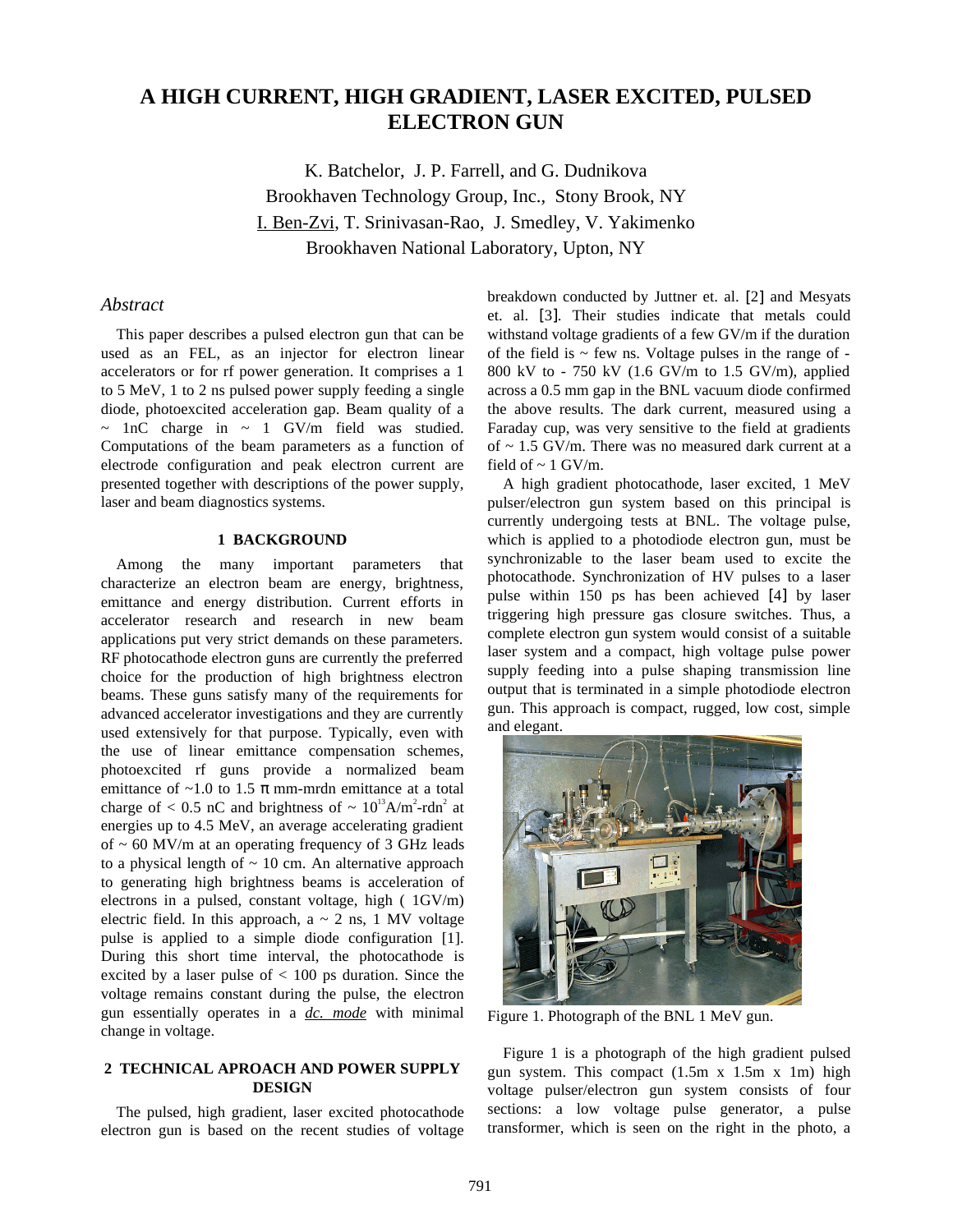coaxial transmission line with pulse sharpening spark gaps and the photodiode seen resting on a metal table.

We have determined that the 5 MeV pulser will be only slightly larger and will require somewhat higher power than the 1 MeV system. Because It will use water or ethylene glycol and water as the insulating medium instead of transformer oil, the stored energy can be increased without a proportional increase in size of the overall system.

### **3 CATHODE STUDIES**

We studied the advantages and disadvantages of photocathodes with regard to voltage hold-off, ruggedness[5], reliability and effect on system cost and performance.  $LaB_6$ , semiconductor and simple metal cathodes were considered. All but the metals were dropped from consideration because only metals offer the important advantages of ease of preparation, relative insensitivity to contamination, long lifetime, and fast response time. The biggest disadvantage of simple metals is their relatively high work function which necessitates use of UV irradiation of the cathode to obtain reasonable electron yield. However, the gun being developed for this project will be used in a very high gradient diode in which the average electric field is  $\sim 1$  GV/m. In this high field, the change in work function due the Schottky effect results in a reduction in the work function of  $\sim$ 2eV[6]. This leads to the possibility of using longer wavelength radiation to overcome the reduced work function, hence reducing the cost of the laser system.

 The investigation of cathode materials showed that with proper surface preparation, voltage hold-off of 1 GV/m without dark current or voltage breakdown could be maintained and a QE in the range of 3E-3< QE <5E-3 could be achieved with a simple copper cathode

#### **4 ELECTRODE DESIGN AND BEAM DYNAMICS**

We used computer simulations to determine the influence of electrode design, laser power and cathode current density distribution on beam dynamics. Since the pulsed, high gradient, laser excited approach to electron source design offers the possibility of achieving greatly improved beam quality (defined in terms of emittance, brightness and energy spread), the study was designed to determine beam quality and the predicted beam behavior for very short  $(\sim 300 \text{ fs to } 1.0 \text{ ps})$  pulses in a 1 GV/m field. The simulations assumed the voltage pulse  $(- \ln s)$ is constant during the current pulse interval, which was varied from 300 fs to 10 ps. (These limits are imposed by available laser systems and not any known limitation of the computer codes.) In addition, the calculations were designed to explore the effects due to cathode geometry and space charge on the 6 dimensional phase space. The beam dynamics calculations explored the importance of transition effects, which dominate the leading and trailing ends of the bunch; the onset of space charge limited

emission; beam behavior leading up to the space charge limit; and the optimum cathode geometry.



Figure 2.Geometry of the 1 MeV, 1 GV/m Diode

Figure 2 shows an example of the *standard* geometry used in the calculations. 1 MV potential is applied across a 1 mm gap of an axially symmetric diode. The cathode, which in this example is curved with a radius of 1 mm, is illuminated with a laser with transverse radius of 0.25 mm. The phase space of the beam is calculated along with the rms. emittance Parameters that were varied included the electric field, cathode radius of curvature, anode radius and total current Since photoexcitation provides the means to control the laser intensity profile, which in turn determines the current density profile at the cathode, the calculations also examined effect of hollow, Gaussian and uniform cathode current density.

Although we had use of the PIC code MAFIA through our collaboration with BNL, the problem of simulating the transport of a 1 nC short pulse beam in a 1 GV/m field was less expensive and faster when an electrostatic code PBGUN was used to explore the parameter space prior to performing full time-dependent calculations. To test the region of validity of the electrostatic code we compared the simulations of the electron optical characteristics at the middle section of a short bunch using electrostatic and PIC computer codes and found excellent agreement [7].

For our constant beam size of 0.25mm. radius at the cathode the emittance for a given peak beam current (or equivalent bunch length at a charge of 1nC) the beam quality was insensitive to changes in cathode curvature, anode exit aperture or field gradient. However, with a flat cathode the beam divergence and thus the beam size at a given location is large (requiring external focusing to attain the desired spot size),as compared to the case of a curved cathode. A 1 mm. radius of curvature was used for many of the beam studies and this produced a beam waist between 1mm. and 2mm. beyond the anode exit plane. Due to the effects of space charge, the waist size and position varies with peak current (or pulse duration), growing larger and moving towards the cathode as the peak current is increased. Increasing the beam radius at the cathode affects the waist size (which is typically  $\lt$  $150\mu$  m) and position and allows for a higher peak current for a given cathode current density distribution. It is necessary to either reduce the total charge and/or increase the beam size at the cathode in order to attain higher peak currents or sub-picosecond pulse duration. MAFIA calculations show that at a peak current of 100A